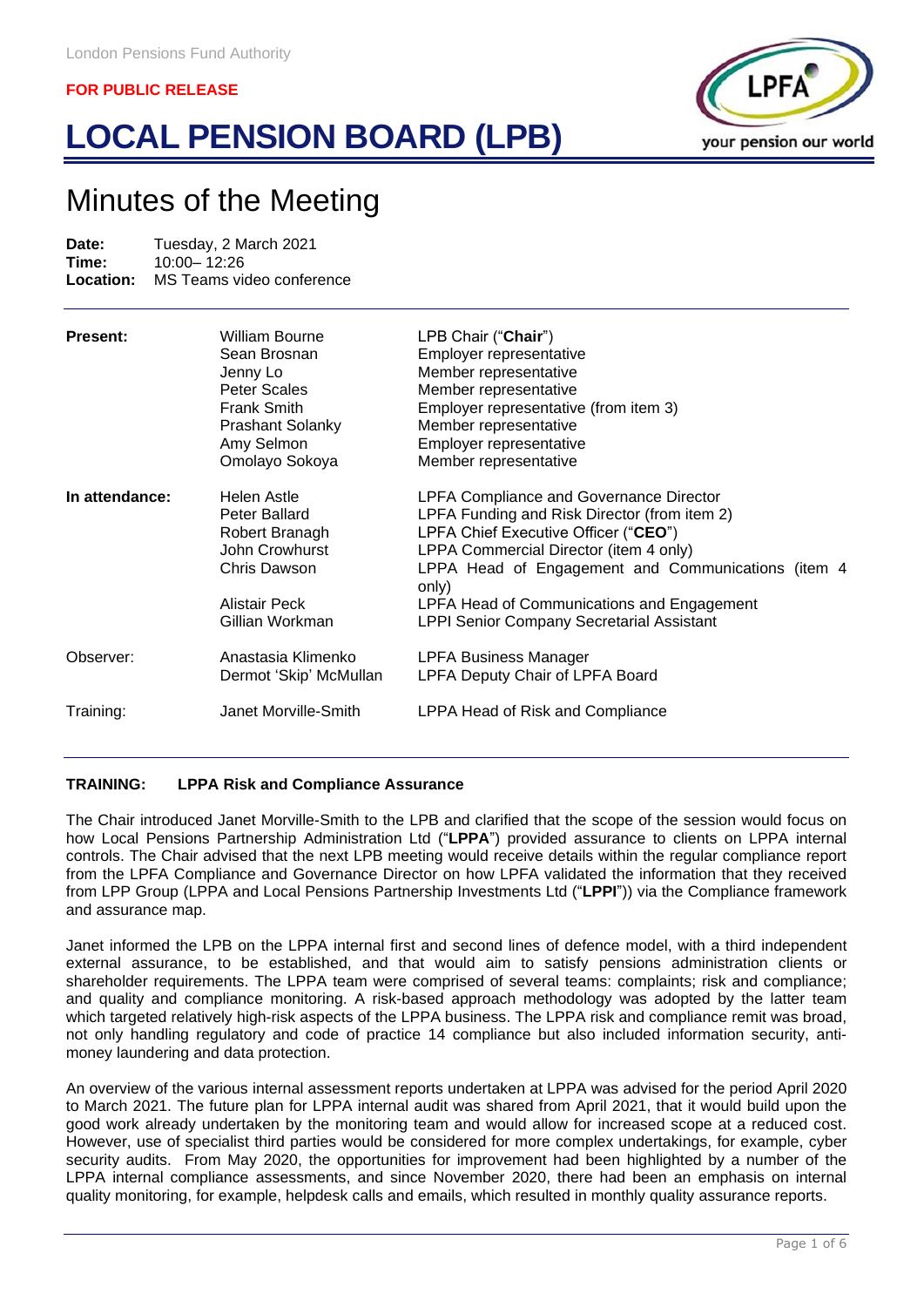LPPA had an aspiration to enhance pensions administration services provided to clients through driving quality and embedding a culture of treating customers fairly, whilst providing value for money. Customers were not only members and clients, but internal within LPPA. For a member that LPPA provided pensions administration services to, the objective was to improve the customer journey, at every stage of the member pension life cycle, from joining the scheme through to retirement.

It was clarified that within LPP Group, LPPA would adopt a different approach to internal audit to that of LPPI. The LPPA internal audit scope would be defined by Janet and the LPPA Managing Director.

The Chair thanked Janet Morville-Smith for the presentation.

# **1. LPB115 – INTRODUCTORY MATTERS**

# **Submission**

The report was provided on several matters arising relating to minutes from the meeting held on 1 December 2020 and previous meetings action points.

#### **Discussion**

The Chair noted that due to government guidance on social distancing related to the Coronavirus ("**Covid-19**") pandemic, the meeting was being conducted via video conference. It was confirmed that the LPFA constitution permitted electronic participation and decision making (Section C: Standing Orders, (9) (e) and (j)) and that the standing orders applied to the LPB. The Chair reminded members of the meeting etiquette, encouraged the use of certain MS Teams functionality to allow members to be called upon in turn and share limited information.

The Chair introduced Skip McMullan from the LPFA Board as an observer to the LPB meeting and thanked Skip for taking the time to attend. The Chair declared that a quorum was present, and the meeting was opened.

#### Apologies

The Chair advised that Frank Smith would join later on in the meeting and confirmed that no other apologies had been received in advance of the meeting.

#### Declarations of interest

The Chair confirmed that he had not received any advance declarations of interest since the previous meeting and no new declarations were advised at the meeting. The standing declaration by the LPFA CEO with any matters under discussion regarding pensions administration and the potential for conflict of interest with his role as the LPFA shareholder appointed statutory director representative on the LPPA Board was noted. A standing declaration by Skip McMullan, with the potential for a conflict of interest with matters under discussion as the former shareholder representative Non-Executive Director on the LPFA Group Board was also noted.

#### Minutes and actions points arising

The minutes from the last meeting held on 1 December 2020 was approved by LPB and that the Chairs e-signature could be used to sign the document. The LPB was also satisfied with the status of the completed or not due action points from previous meetings.

#### Review of the LPB Terms of Reference ("**ToR**")

The Chair noted that the LPB reviewed their ToR on an annual basis. Due to the change in LPB membership and associated activity related to Covid-19, it therefore seemed sensible to postpone the annual ToR review to the September 2021 meeting.

# The LPB:

- **1. Approved** the minutes of the meeting held on 1 December 2020 as a true and accurate record of that meeting and the use of the Chairs e-signature to confirm the minutes.
- **2. Noted** the matters arising action list including all the items which had been completed or closed.
- **3. Noted** the LPB Chairman 2020 Appraisal recommendations update.
- **4. Noted** the LPFA Board training dates.
- **5. Noted** the submission of the recommendation to the LPFA Board for the reappointment of Amy Selmon as an employer representative on the LPB.
- **6. Approved** to postpone the LPB ToR review until the LPB meeting to be held on 8 September 2021.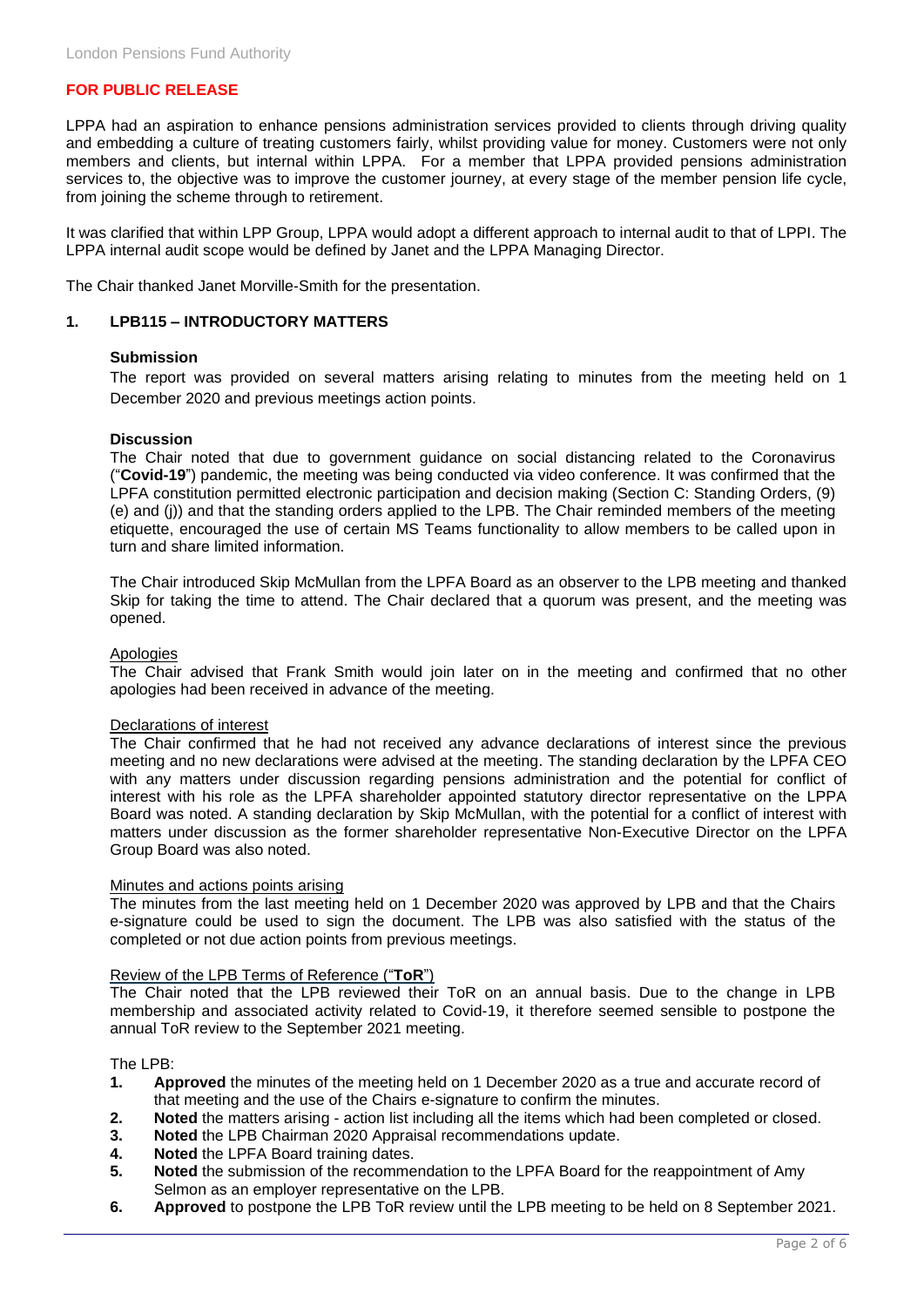# **2. LPB116 – CEO REPORT**

# **Submission**

The report provided an update on general Fund related activities since the last meeting in December 2020 for the Quarter 3 ("**Q3**") 2020/21 period. Specific items provided for the March 2021 meeting included: an update on: continuing working practices related to Covid-19; financial monitoring details; investment performance; LPB recruitment; LPP Group update including the provision of corporate services to the LPFA; pooling updates; The Pensions Regulator Services ("**TPR**") governance and administration survey 2019 report and LPFA 2020 response; and LPFA organisational updates including LPFA Board recruitment; internal audit ("**IA**"); budget and strategy plans for 2021 to 24.

# **Discussion**

The CEO shared that overall LPFA employees were doing well during the third government imposed lockdown related to the Covid-19 pandemic. The LPFA financial performance reported to the recent Audit and Risk Committee ("**ARC**"), up to the end of December 2020, advised a positive variance to budget. The Q3 2020/21 LPFA Investment performance summary also reported that the short term investment return was exceeding actuarial benchmark but was slightly under the total portfolio benchmark. Skip shared, in his capacity as a member of Investment Panel ("**IP**"), that the LPFA was a long term investor, and that the longer term investment performance was comparable against requisite benchmarks.

The CEO advised that the LPB recruitment was going well, after an initial slow response rate, a healthy number of applications had been received for the 3 roles. The CEO and Monitoring officer had identified over a dozen strong candidates for first round interviews, from diverse backgrounds, to take place over the next few weeks. A short list of second round interviews would then be conducted by the Chair with sufficient time for appointments to be made before the May 2021 LPB meeting. The CEO noted that initial first round interviews provided him with assurance that the recruitment process would source candidates of a suitable calibre to replace the expertise of the retiring LPB members.

Several updates related to LPP Group was shared, notably: the status of discussions with LPPI on a more limited provision of Corporate Service to LPFA; the LPPA new pensions administration software; (successful award of a pensions administration contract to Civica); and positive investment pooling costs reported by LPPI. LPB was informed on the latest government plans to consult with LGPS pools and a formal communication was anticipated later in the year. The investment cost savings made by LPPI, along with the demonstrated stewardship benefits from all LGPS pools, was shared by Skip McMullan.

# [*P Ballard joined the meeting.*]

The CEO had completed the TPR governance and administration survey 2020 in the Funds capacity as a scheme manager based on information provided by LPPA. The LPB clarified the responses and the possibility of at least the Chair being consulted in future survey responses. The LPB discussed the details of the IA year 2 plan for 2021/22, with the suggestion of communications being considered for a future IA's, and LPB agreed to provide feedback to the CEO via email on any additional items. **Action: LPB**

The CEO provided details of the main themes contained within the proposed 2021-24 LPFA strategic policy statement (**"SPS**") and budget (medium term financial plan ("**MTFP**")). The SPS continued overall themes of: investing responsibility; sustainability; and collaboration. The Mayor of London ("**Mayor**") had received a draft of the SPS and MTFP documents at the end of December 2020 and was supportive of the LPFA planned focus.

The CEO stated that details of the consultations would be moved to the compliance oversight and regulation report at future meetings. The details of the successful launch of the London Fund, announced to the media at the end of December 2020, was advised along with provisional future opportunities.

The LPB **noted** the contents of the report

*[John Crowhurst, Chris Dawson and Frank Smith joined the meeting.]*

# **3. LPB117 – LPPA QUARTERLY CLIENT PERFORMANCE AND MEMBER ENGAGEMENT REPORT**

# **Submission**

For LPPA to present the LPFA quarterly administration report for Q3 2020/21 and share details on member engagement communications delivered, as well as planned future activity.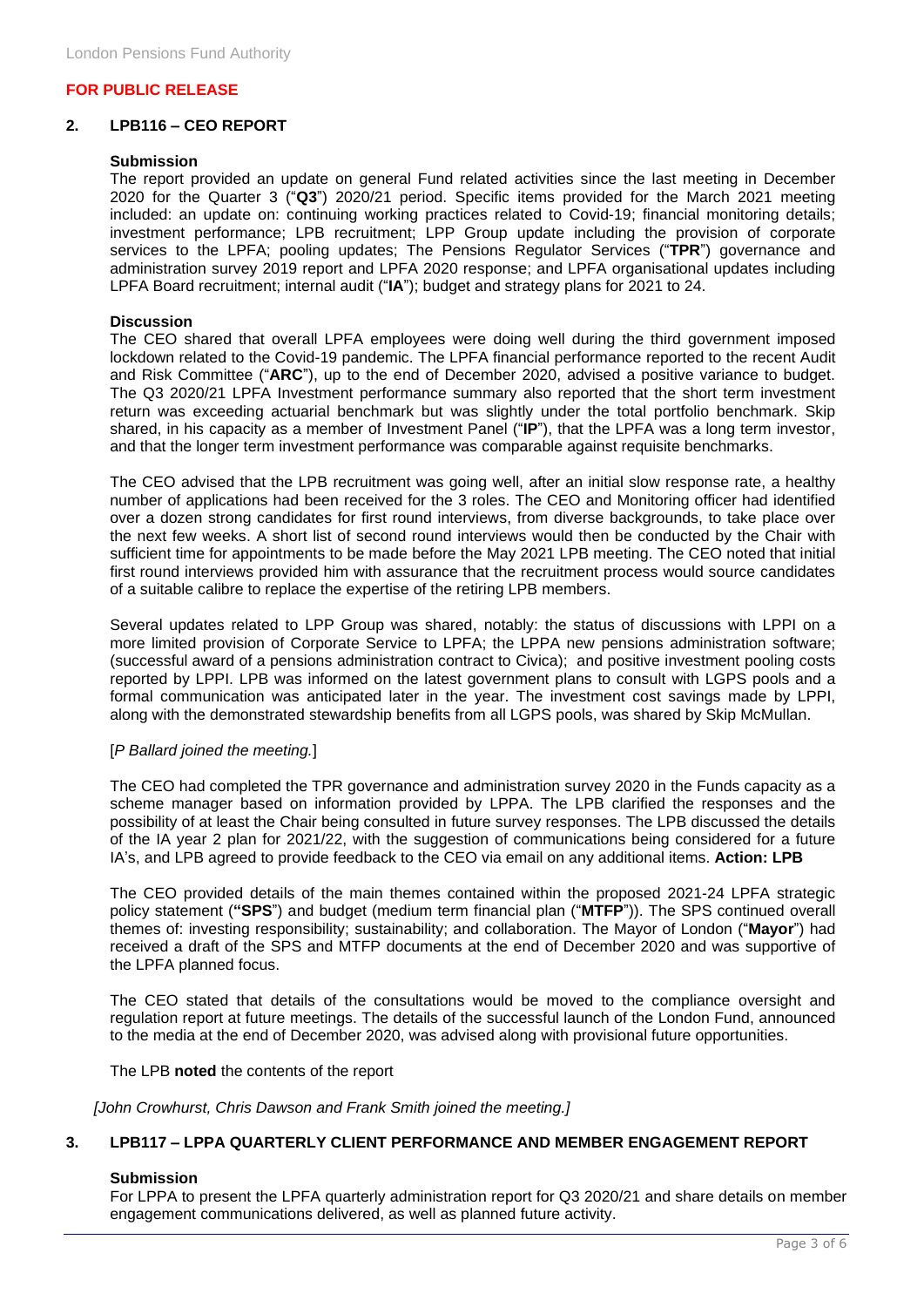#### **Discussion**

John Crowhurst advised that LPPA Q3 2020/21 casework performance against SLA for the LPFA was 99.64%. The helpdesk performance for calls and email responses also continued to perform well, with only 2% calls abandoned before being answered. The reasons for member contact continued to be assessed to inform refinement of the frequently asked question information on the LPPA member website.

The LPPA was continuing to address factors impacting timescales to pension payment (retirements). LPB advised long delays in contacting and obtaining answers from the LPFA additional voluntary contribution ("**AVC**") provider over the past few months which was impacting member retirements. As a consequence, LPPA had started to manage members expectation regarding the issue and a targeted communication had been sent to members with an AVC. It was agreed for a more detailed AVC update to be provided at the next LPB meeting. **Action: J Crowhurst**

Chris Dawson advised details of recent engagement with LPFA Head of Employer Management Services (Alex Omell) that would support more coordinated communications with employers. The LPPA website and live-chat functionality was successfully launched during Q3 2020/21. The LPPA website had received positive feedback from members and more reporting was being prepared on qualitative insights into how members were using the new website. LPPA continued to support LPFA member and employer communication with newsletters and targeted campaigns. The LGPS Scheme Essentials sessions campaign had been well received with all slots taken up since the launch 3 weeks ago. The virtual sessions replaced in person pension surgeries. Initial sessions planned to be limited to approx. 100 members and an option for recording the sessions was also being considered.

LPB was supportive of the positive steps taken by LPPA to increase member email addresses and innovation with providing alternative online contact options, but cautioned that some of the LGPS Scheme Essentials sessions were scheduled far in advance and to consider making more sessions or slots available in the near future.

The LPB:

- 1. **Noted** the LPFA Quarterly Client Report and update for Q3 2020/21 including the KPI performance detailed within the report.
- 2. **Noted** the engagement and communications activities for Q3 2020/21, as well as future Q4 2020/21 period.

[*John Crowhurst and Chris Dawson left the meeting.*]

# **4. LPB118 – LPFA CORPORATE COMMUNICATIONS UPDATE**

# **Submission**

To provide an update on LPFA corporate communication plan including a new LPFA.org.uk website; the accessibility statement, latest plans for the Fund Member Forum ("**FMF**") and Fund Member Survey.

# **Discussion**

Alistair Peck provided details on the procurement process and provider appointed to assist the LPFA with redesigning the new LPFA corporate website. Members of the LPB working group had provided insight into the website planning, as part of the stakeholder process, and the new website was anticipated to be launched in June 2021. The new LPFA website would focus on the Fund, with more content rich modern aesthetic, and any member pensions administration activity would be directed to the LPPA site. Due to tight timelines, there would be limited time to test the new website with multiple target audience groups, although there was the opportunity for refinement post website launch. The LPB recommended to seek feedback from users without pensions experience and to include details of the complex interconnected relationship that LPFA have with their stakeholders on the new website. **Action: A Peck**

The new LPFA website would meet WCAG 2.1 AA accessibility standards and a future LPB meeting would have the opportunity to review the accessibility statement for the new website.

The plans for an animation intended for issue in March 2021 to highlight the 2020 achievements to members was advised by Alistair Peck in place of the postponed 2020/21 FMF, with additional animations planned for later in the year. The plan for the 2021/22 FMF was still being considered and due to uncertainty related to Covid-19, the event venue had cancelled the booking. The planned member survey, shared in December 2020, was delayed while an alternative cost effective survey distribution method was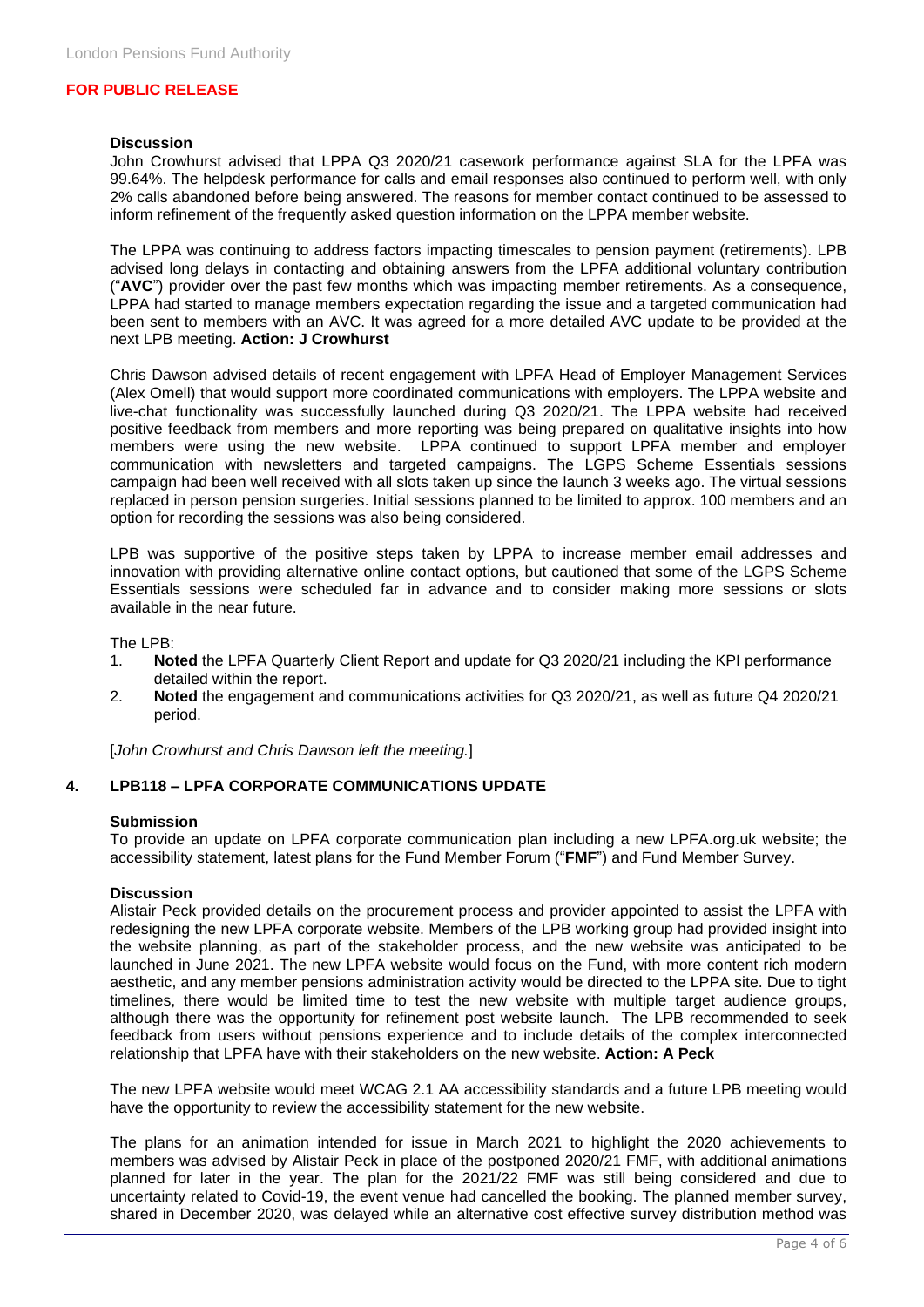sourced. The Chair requested for an LPB member or employer representative be considered to speak at a future FMF event to highlight the LPB role in Fund governance.

The LPB:<br>1. Not

- **1. Noted** progress on the LPFA.org.uk website procurement.<br>**2. Noted** the accessibility analysis on the current LPFA.org.u
- **2. Noted** the accessibility analysis on the current LPFA.org.uk website.<br>**3. Noted** the storyboard for the 2020 FMF animation and the status of the
- **3. Noted** the storyboard for the 2020 FMF animation and the status of the 2021 FMF.<br>**4 Noted** the status of the Member survey
- **4. Noted** the status of the Member survey.

# **5. LPB119 – LPFA RISK MANAGEMENT AND INVESTMENT UPDATE**

# **Submission**

To provide LPB with an update on the revised LPFA Risk Management Principles ("**RMP**"), risk register, Employer Management Services ("**EMS**") team and plans for the investment strategy review ("**ISR**").

# **Discussion**

Peter Ballard advised that the approved RMP contained more detail on definitions, scoring criteria and clarified ownership/oversight of the risk register. The Risk register was owned by the LPFA management team to help them run the business, and oversight assurance was provided by the LPFA board and committees to verify the content. It was clarified that the register would contain key risks that the LPFA had control over and therefore would not detail every individual risk facing the fund. The LPB discussed the new RMP, including whether the register should be presented more frequently than the proposed annual review by LPB and concluded that at least regular updates, would be needed to keep LPB assured. **Action: P Ballard**

Peter Ballard provided an overview of the proactive plans for employer engagement following the EMS team members transferring from LPPA to LPFA during the previous quarter. In addition, details of the ISR was shared, including the LPFA Board recent approval of the updated Strategic Asset Allocation and next steps. The LPB debated and expressed concern that advice taken by the LPFA from LPPI was not sufficiently independent and might not constitute proper advice as required under the LGPS investment regulations' guidance. The CEO clarified that LPPI provided proper investment information, which the LPFA Board regularly challenged, and was supplemented with strategic investment guidance from external third parties, before informed decisions were taken by the LPFA Board. Skip McMullan, in his capacity as a member of the IP, shared that the relationship between LPFA and LPPI was nuanced and would stand up to wider scrutiny. The IP regularly challenged information received from LPPI to ensure suitability to the requirements of the Fund. The Chair reaffirmed the LPB role in actively providing input into the LPFA Investment Strategy Statement ("**ISS**") at an appropriate time.

The LPB:

- 1. **Noted** the revised LPFA Risk Management Principles.
- 2. **Noted** the risk register as it relates to Fund risks.
- 3. **Noted** the recent activity of LPFA's Employer Management Services team.
- 4. **Noted** the progress to date of the Investment Strategy Review.

# **6. LPB120 – COMPLIANCE OVERSIGHT AND REGULATION REPORT**

# **Submission**

To provide LPB with an update on regular regulatory and compliance matters related to the Fund including: Code of Practice 14 ("**COP14"**); compliance oversight of the outsourced services delivered by LPP Group; development of the LPFA Compliance framework and assurance map; and a regulatory horizon scanning report including the latest details on the Good Governance project. Additional cyclical assurance was provided on cyber security from LPPI and data protection regulatory compliance.

# **Discussion**

Helen Astle noted there were various aspects to COP14 compliance, some of which were being reported to LPB, and that the management team will consider how to report on the wider scope of COP14. During Q3 2020/21, there were no significant monitoring breaches for ongoing or deficit contributions from LPFA employers. LPPA reported some breaches but overall was an improvement on the previous quarter. Complaints reported were trending downwards while being within acceptable parameters and no new stage 1 IDRP complaints had be received.

LPP Group had recently revised their corporate services reporting to an exception basis and there were no